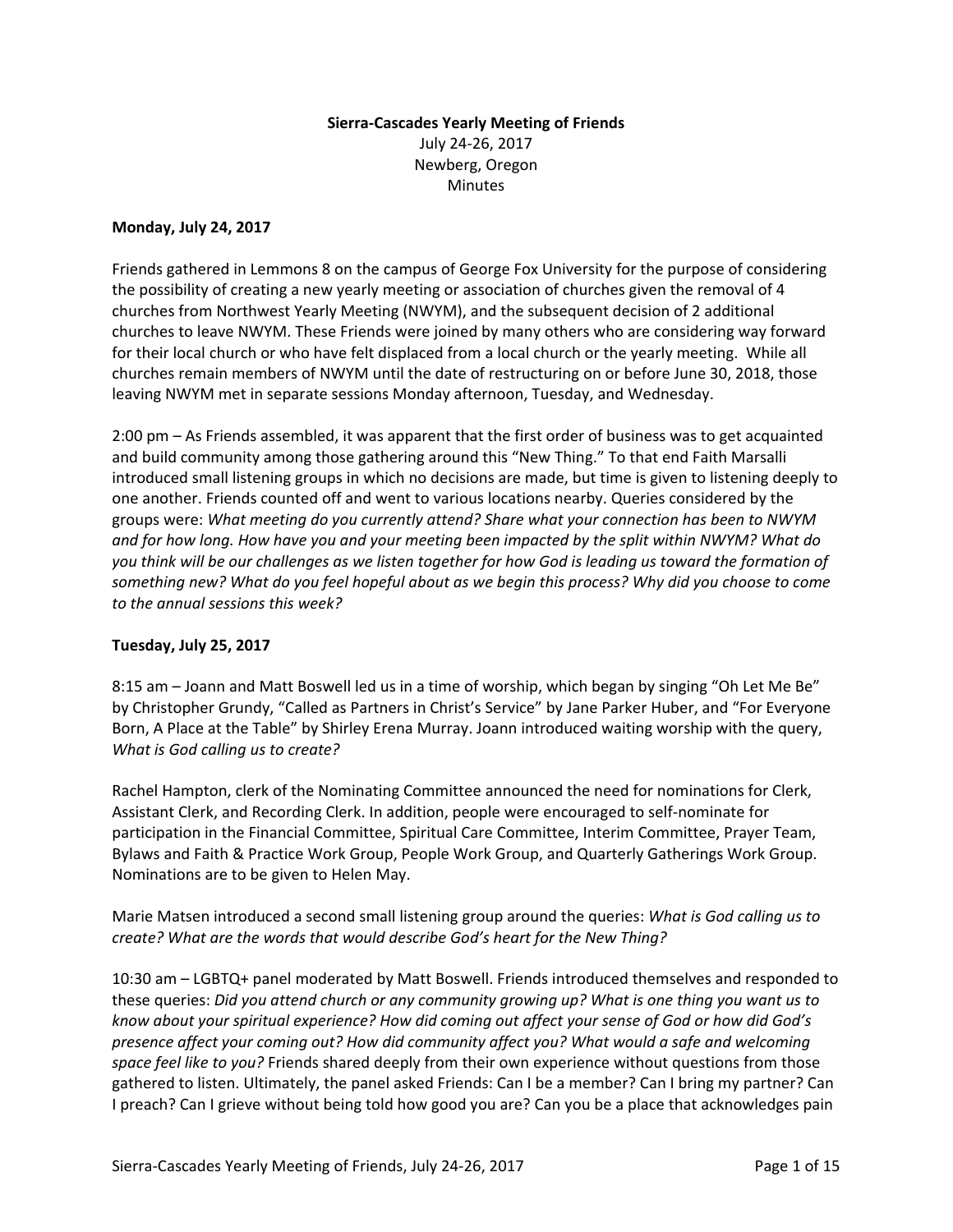and anger without labels? Can you refrain from asking me to give grace when no progress is being made?

1:00 pm – Mike Huber led us in a reflection on the morning's LGBTQ+ panel with the queries: *What did you learn? How were you challenged by the panel? What are the commitments we will make now?*  At the conclusion of considerable discussion, the following minute was approved: **We are led by the Spirit to commit ourselves to recognizing the full participation of LGBTQ+ people in all aspects of the life of "Our New Thing" organization we develop.** 

3:00 pm – Working in small groups, pairs, or individually, participants were invited to consider queries on who we want to be, where we want to go, and what we want to do in our new yearly meeting. At the same time those on the Nominating Committee met while the Bylaws and Faith & Practice Committee met with Rich Brown, Attorney.

4:30 pm – People regathered as a full group and centered with silence.

Jan Wood reminded us that our first Meeting for business took place in Eugene. Our only decision at that meeting was to create the Interim Committee with 2 persons named by each of the churches leaving NWYM. Jan is clerk of that Interim Committee, as well as clerk of this year's annual session. The Interim Committee functions through Wednesday at 5 pm, when other committees and groups will assume responsibility going forward.

The intent of this time was to see how Spirit is moving in us and where we have come to. Wednesday we will begin to create structure. **Are we agreed that we do want some kind of container that can hold us as we move forward together? Agreed.** 

Rachel Hampton presented a preliminary nominating report for consideration. Because it is a weighty decision we will give it time to season, coming back to this report for a decision on Wednesday.

Co-clerks—Cherice Bock and Eric Muhr

Assistant Clerk—Jon Kershner

Recording Clerk—Matt Staples

Other committees and names will be presented on Wednesday. They are self-nominated and are being accepted by the committee. However, if someone nominated themselves to multiple committees and working groups, the Nominating Committee selected one place for them to function.

Jan shared her pleasure in this gathered group of people that are doing really good work, even though it is messy. Jan closed with prayer.

#### **Wednesday, July 26, 2017**

8:15 am – Joann and Matt Boswell led us in a time of worship. We sang "Simple Gifts" by Joseph Brackett, "Come and Find the Quiet Center" by Shirley Erena Murray, and "For Everyone Born, A Place at the Table" by Shirley Erena Murray, followed by waiting worship and prayer by Bruce Murphy.

Jan Wood led us experientially in finding unity. Matt Boswell sang a single note and everyone joined, but it was a varied tone. We repeated it while listening to each other, trying to find the single note. When asked what we noticed, someone said they had to quit singing. Everyone recognized that we all leaned in a bit and were more focused on each other.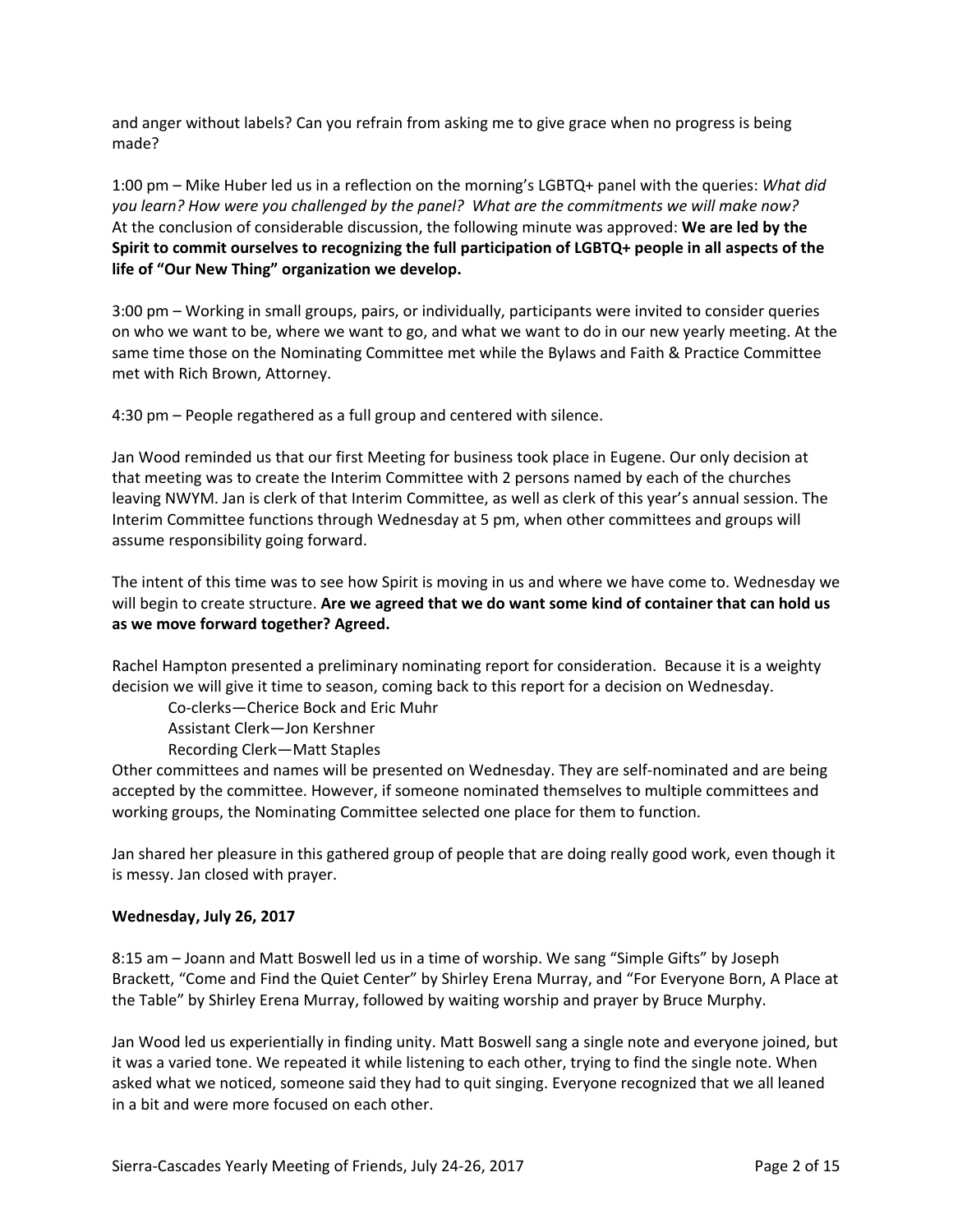Jan spoke to how well we've been working together. At every point we needed something, we only had to say "this is what we need. Do you have the time, expertise, and calling to do that?" The first chance for that was in Eugene. We uniformly lamented that we needed communication. So Jan asked those who had interest in working on communication to form a working group, which was done on the spot. Rachel Hampton compiled the master list of everyone who wanted our newsletter, and within 48 hours Connor Magee and Eric Muhr created a website. The Interim Committee says "can we have this out?" and it's out by day end. That has happened at every point—people have stepped up to meet our needs. Chris Durost joined the Interim Committee and brought her expertise as an event planner. Lorraine Watson as recording clerk and Jan Wood as presiding clerk, both stepped forward out of their willingness to serve. *Thankful applause and thankful barking from Buster Hwa, (Cassie and Marty's dog).*

Language confusion often points us in the wrong direction. Jan made two suggestions:

 Let's call these "annual sessions" so we don't confuse them with NWYM's Yearly Meeting. The word "representatives" gets us in trouble. As Quakers we don't send representatives. Rather we send people to discern together and be part of a Gathered Meeting that Listens to the Spirit. They aren't there to represent you or me, or to carry a message from our home meetings to another group. They are there to sit fresh like we do in each Meeting and say "God what do you have to say now?" Part of the horror we have been through is because people think if you are a representative, you are *representative.* What is a better word? **Discerners? Delegates? Approved to drop representative because we want to be fully Quaker. We will decide what later what language to use in its place.**

Jan suggested we experiment with our process. We are familiar with a pause between speakers. But when we are creating together, it is also a collaborative process. We want to put all pieces on the table so that we can all look at them together. Then we will do silence to consider the whole. We can test it out and see if it settles. Today, everything is tentative and just what is needed to get started. It doesn't have to be perfect—it just has to be good enough and functional enough to get us started.

Keith Barton is with us as a traveling Friend from Berkeley Friends Church and the Western Association of the Religious Society of Friends in California (WARSF). Lorraine read his traveling minute from Berkeley Friends Church, which was endorsed by WARSF.

Epistle Committee—The Interim Committee accepted Julie Peyton and Tom Stave who volunteered to write the epistle. They added James Hibbs and will present the epistle later this afternoon.

Jan shared the "lay of the land" so everyone is aware of this information.

- Friends from the Western Association of the Religious Society of Friends (WARSF) met with Jan at the recent Friends United Meeting (FUM) Triennial because they are exploring the possibility of joining with us. Whittier Friends Church, Berkeley Friends Church, and Bakersfield Worship Group left Southwest Yearly Meeting after it left FUM and became the WARSF so they could maintain membership in FUM. Keith Barton is here to see if we are a match for them. Also their youth leader said they want to begin participation with our youth right away. Contact information will be shared with Cherice Bock and Eric Muhr so that interchanges can happen.
- The Bylaws and Faith & Practice Committee and other interested persons met with Rich Brown, Attorney who gave us unofficial legal counsel. Roger Watson, NWYM Director of Finance and Development is available to us and will work on our behalf so he joined our meeting. There are some next steps that we need to take in order to create this container so that we can go forward.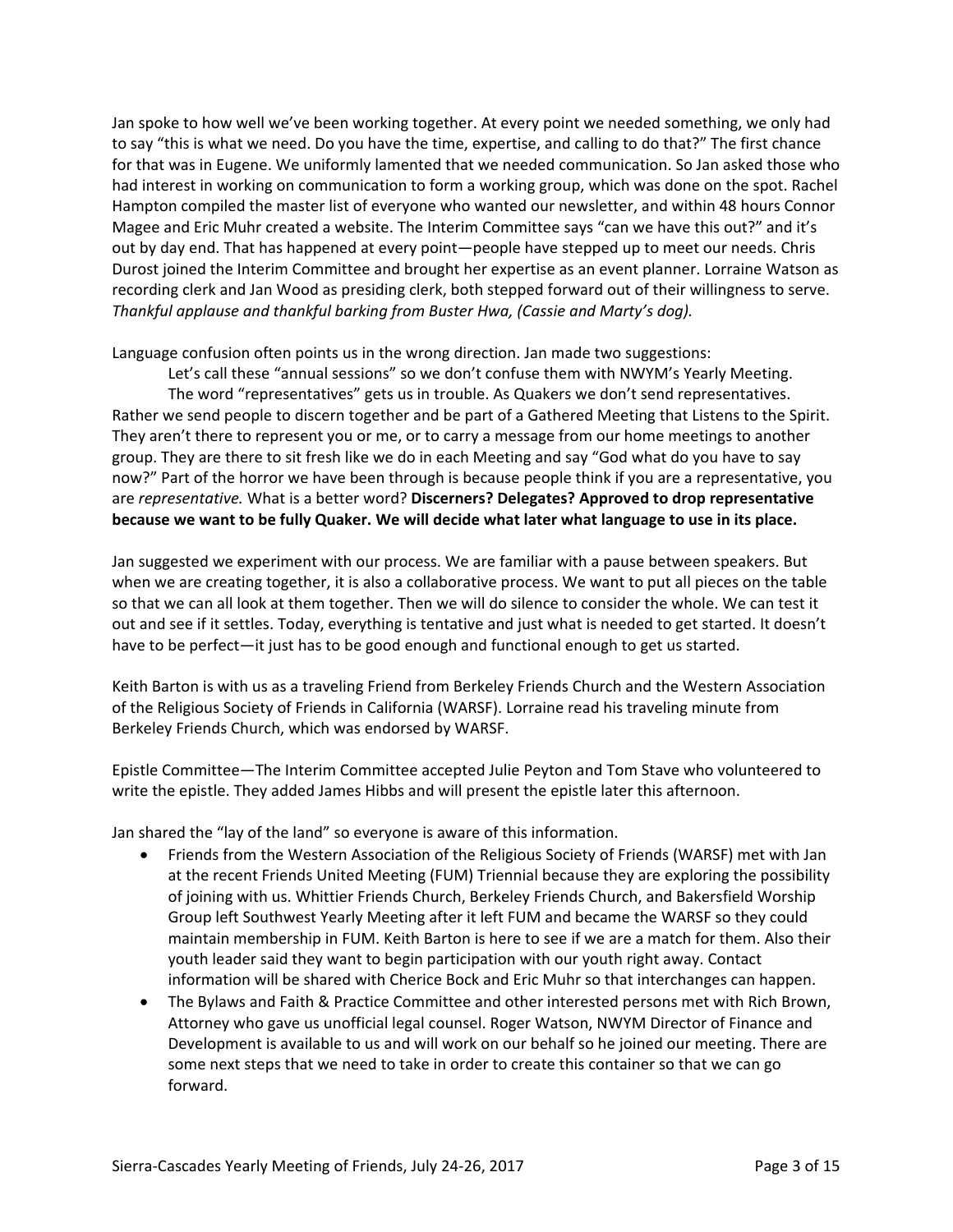- At the moment, NWYM Administrative Council has well-formed ideas about what we have to be in order to be a trustworthy partner in the sharing of fiduciary funds. The NWYM Transition Committee is working on a proposal to be approved by the NWYM Administrative Council, in which we would receive a portion of the interest each year, which is anticipated to be about \$10,000 per year.
	- o It has been approved that all churches currently part of NWYM will have access to certain benefits in the future. Employed pastors and staff (current & future) will continue to have access to the 401(k) pension plan and be able to contribute new funds. Churches will have access to loans with the Friends Church Extension Fund.
	- o Property, assets, and debts stay with the churches during this restructuring period.
	- o The NWYM Administrative Council has decided that we have to be a full Yearly Meeting in order to share assets. NWYM is unwilling to share assets with an Association of Churches. They want to deal YM to YM where churches are not free to come and go at will. The YM must be incorporated with a 501(c)(3) designation and bylaws.
	- o There are decisions about Faith & Practice that have yet to be made. The rush to create a Yearly Meeting now is a top down command. Therefore, would we feel led to release those funds so that the rest of the day we can make decisions based on what we are led to do, not what they ask? Time is short as we have to do this by July 1, 2018.
	- $\circ$  Are we releasing all interest in the fiduciary funds? Or are we setting aside the question to follow our leading and let the chips fall where they may?
	- o This decision does not impact the decision to join the Western Association of Friends.
	- o The difference between an Association and a Yearly Meeting has to do with the necessity of having a Faith & Practice, although it doesn't have to be complete at the beginning of our incorporation. An Association is a group of autonomous churches in a covenantal relationship. A Yearly Meeting has churches as members.
	- $\circ$  Can we minute that the process for creating a YM will take a long time and we are working on it? Could we just have affirmations in the meantime and we are working on it? Yes, we can do that, but we don't know the consequences.
	- o Can we have a descriptive Faith & Practice? Yes. The NWYM Administrative Council is only telling us what we have to do in order to share funds.

After a period of silence, we considered the following Minute: **We sense under our questions that we are committed to being faithful no matter where that leads and we are willing to bear the consequences, whatever they may be. Approved.** 

Tuesday afternoon we approved a minute, which is repeated here as we are in our formal Meeting for Business. **We are led by the Spirit to commit ourselves to recognizing the full participation of LGBTQ+ people in all aspects of the life of the "Our New Thing" organization we develop. Approved.** 

Being a Yearly Meeting is an advantageous thing as it provides a clear and strong cultural identity, not that is prescriptive or law, but that it stands for something. This will draw people and keep us together. Likened to giving animals a watering hole, rather than putting a fence around them. Clarification around the following words was made:

- Prescriptive says you have to do, think, believe this.
- Proscriptive says you cannot do... upon pain of excommunication.
- Descriptive says who we are as a description.
- Procedural is how we will organize committees and structures.
- Aspirational looks toward what we want to be.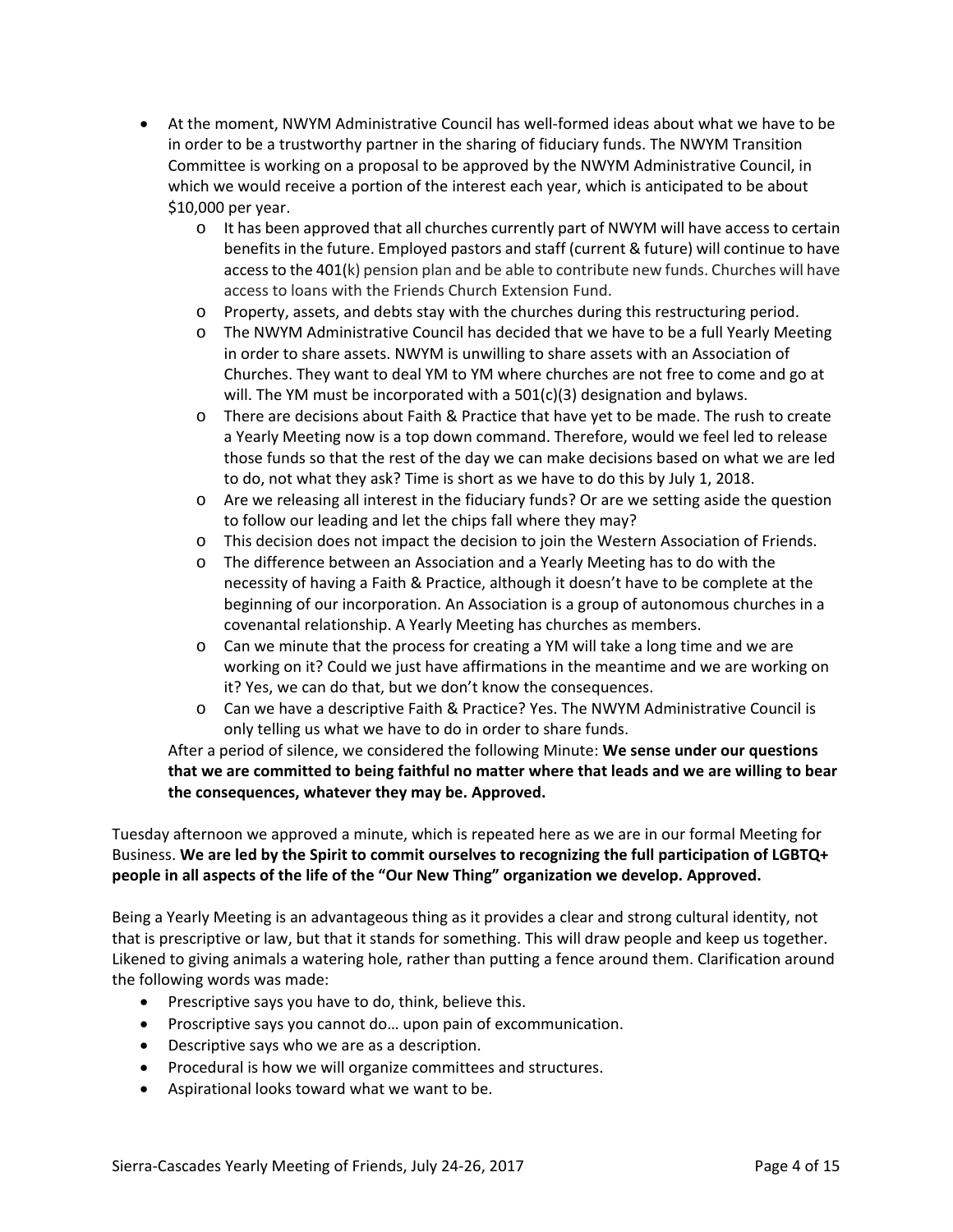We commit to a document that leads us to wholeness as a community and guides us towards safety to live out love together and tells us procedures for dealing with conflict well, tending us towards reconciliation. We don't want it to be a document that is used against us, although we want to be able to say no to bigotry. We have freedom to make it look like we want it to be.

# **Advice: Our collective direction to the Bylaws and Faith & Practice Committee is that we would like to be a Yearly Meeting with a Faith & Practice as a living document which is descriptive, aspirational, and procedural, leading us towards wholeness and reconciliation. Approved.**

We will hold the question of whether the larger group holds the 501(c)(3) for the local churches to later when we have begun to get feedback from the Bylaws and Faith & Practice Committee. They are hearing these concerns and will hold them gently. People will have opportunity to respond before they are approved. We anticipate that they will bring a report back to us at our gathering in the fall.

10:30 am – We began after the break by uniting with a single tone.

Promise Welkin Partner of Way of the Spirit sent a message through Chris Hall and read by Diane Beebe. *Today, Avery Welkin and I head to the Annual Session of North Pacific Yearly Meeting, the annual gathering of liberal unprogrammed Quakers in the Northwest. We have a specific leading to uphold Our New Thing. These Friends are responding in Spirit-led discernment to the split mandated by Northwest Yearly Meeting, the regional group of evangelical Friends. The New Thing (name in discernment as we speak!) is an emerging Quaker body that is Christ-centered and fully affirming of LGBTQ+ folks. Avery and I pray for them in their grief and their hope; we join them in the place of holy imagination.* 

*To me, as a Christian Quaker from the unprogrammed tradition, the New Thing is renewal and revival! It bridges parts of my identity that have had few spaces to be fully liberated. I see that it is a group where I might be fully me, where I might be in community with others who are both Christian and Quaker, where these two are not in tension but integrated those who love and seek Christ, who value without idolizing Scripture, who sing, pray, and testify vocally and through silence, who speak from their personal experience of the Divine, who believe in continuing revelation, who practice group discernment, who work for the social gospel, who accept all...* 

*The Friends of the New Thing have been hurt and excluded. There is brokenness and grief in the letting go. It takes great faith and courage to create something new, to step into a place that holds paradox and uncertainty. I thank these Friends for their committed work in Love. We uphold you.* 

Friends from Wilmington, Western, and North Carolina Yearly Meetings are also upholding us in prayer and ask for us to reciprocate as they face similar questions. All of these Yearly Meetings are meeting in the near future. FWCC Section of the Americas is holding us in the Light. We are not alone as we are surrounded by their support.

As the gathered group rested in that support, we shifted into considering the requirements for incorporation. They can all be changed, but this will get us started. A statement of purpose and a list of officers is necessary for our bylaws.

**Purpose: The \_\_\_\_\_\_\_\_\_\_\_\_\_\_\_\_\_ is a voluntary association of Meetings, Churches, and individuals that supports worship, ministry, and service through the cultivation of Christian faith in the Quaker**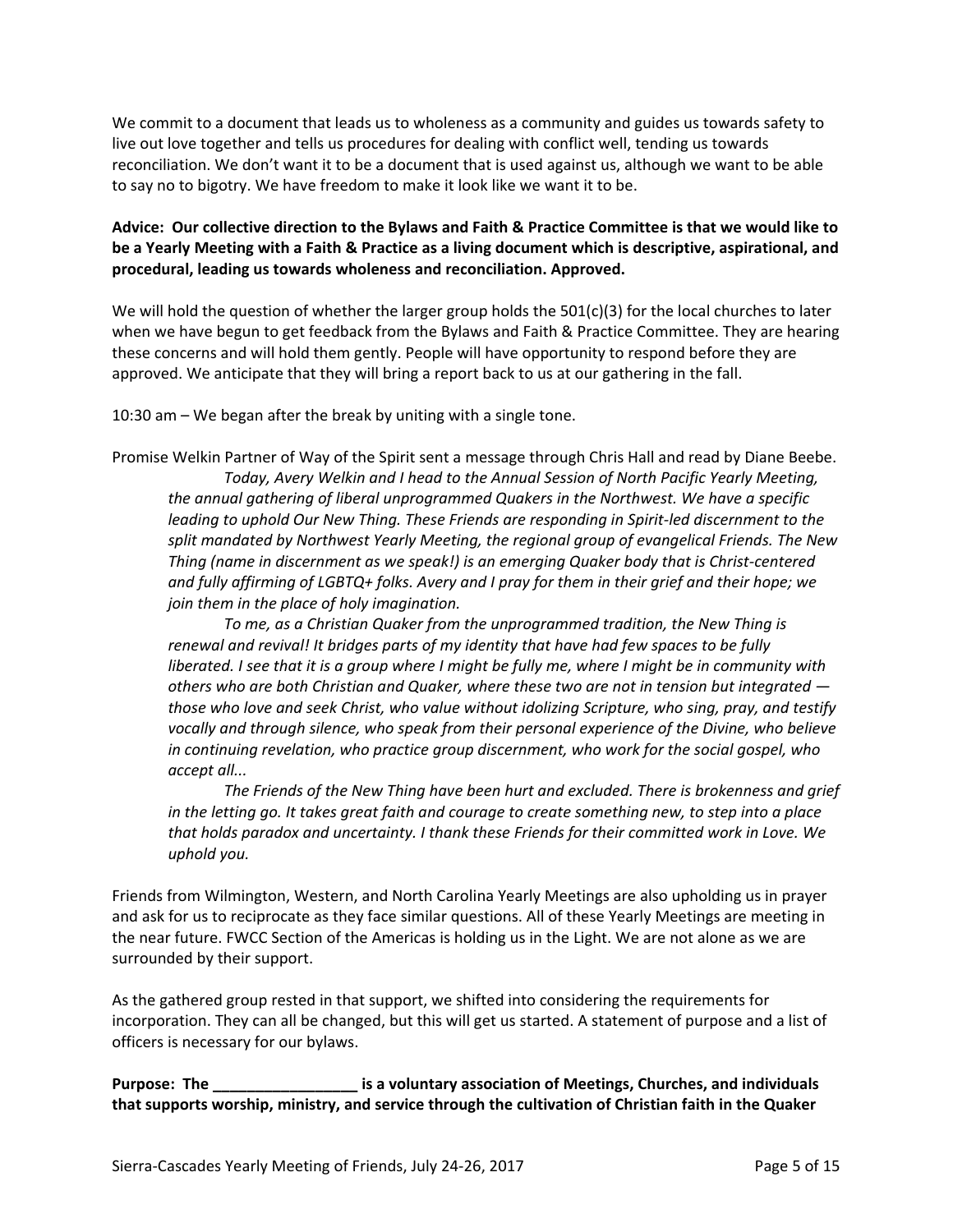## **tradition. We are led by the Spirit to commit ourselves to recognizing the full participation of LGBTQ+ people in all aspects of the life of \_\_\_\_\_\_\_\_\_\_\_. Approved with our new name filling the blanks.**

Jan noted that this purpose makes clear that we will welcome both churches and individuals as full members of the new organization. There are individuals that want to be members, but are from churches that won't be joining us. Others do not currently identify with a home church. Being Quaker is central to our existence. Note that this is a legal statement—for the state to define who they think we are.

#### **Officers for the organization as required for Bylaws were approved:**

 **Clerk (President) Assistant Clerk (Vice President or Director) Recording Clerk (Secretary) Treasurer** 

## **Are we willing to authorize the Bylaws and Faith & Practice Committee to create a draft document for our next gathering, likely in September? Approved.**

What is our name? As a place holder, we have used "Our New Thing" as our name until a new name could be chosen. Suggestions were submitted to Carol Whorton prior to our gathering. Additional names have been added during our gathering. All names submitted are as follows.

Affirming Friends of the Northwest (AFN) Andreas-Cascadia Yearly Meeting/Association of Friends Cascade Gathering of Friends (CGOF) Cascade Quakers Cascade Yearly Meeting Cascadia Yearly Meeting Celebration Yearly Meeting Columbia Yearly Meeting Convergent Friends Evergreen Yearly Meeting of Friends Light Within Yearly Meeting Mixed Nuts and Fruits Yearly Meeting Mixed Nuts Yearly Meeting Pacific Association of Friends Pacific Fellowship of Friends Pacific Northwest Yearly Meeting Sierra-Cascade Yearly Meeting Sierra-Cascades Yearly Meeting The Yearly Meeting of the Friends of Jesus Welcoming Ways Yearly Meeting of Friends West Coast Yearly Meeting West Coast Yearly Meeting/Association West Coast Yearly Meeting/Association of Friends Western Mountain Yearly Meeting

Various endings of our name were suggested, including the following. … Association of Friends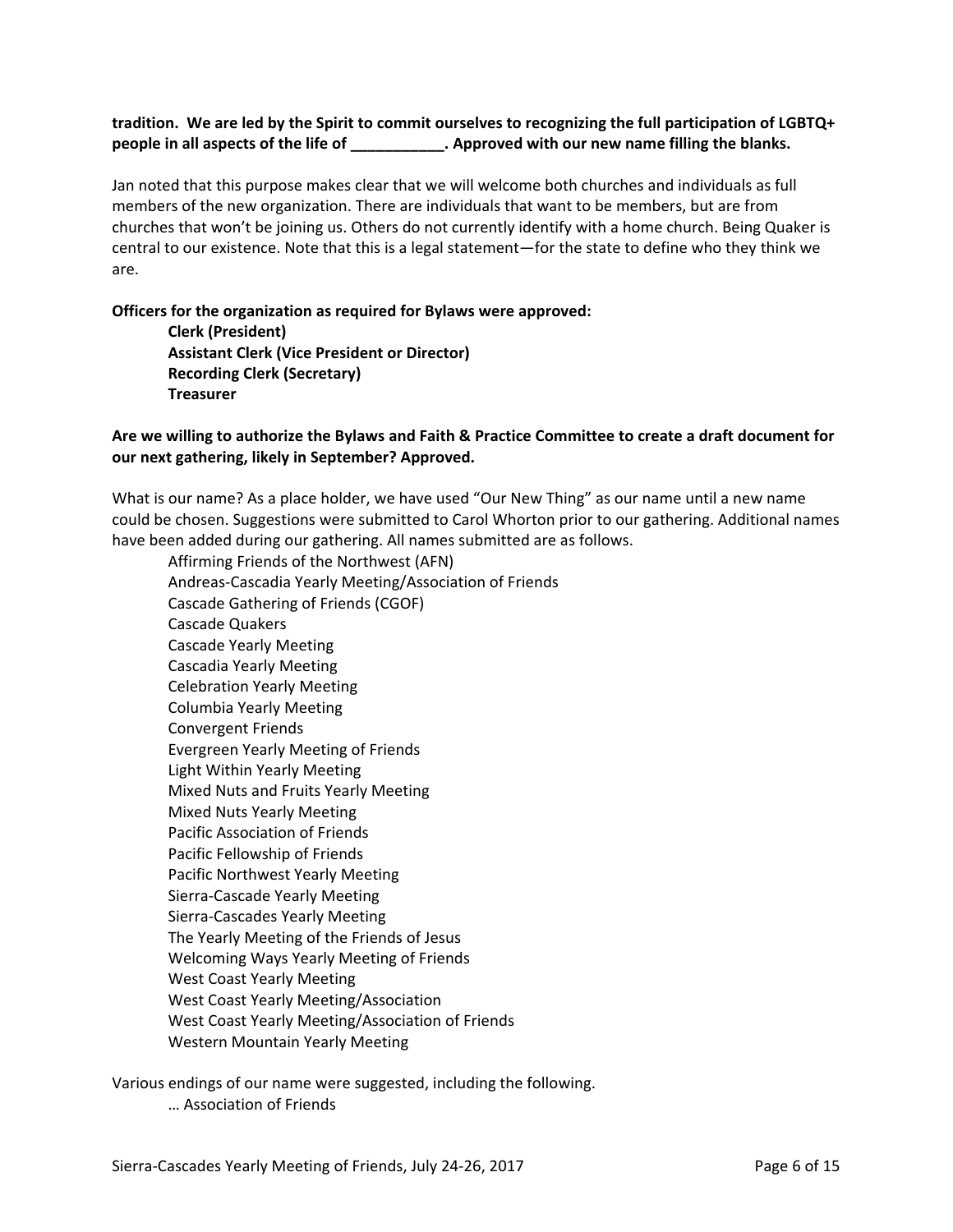- … Gathering of Friends
- … of the Religious Society of Friends
- … Yearly Meeting of Friends

Discussion was held around various names, with no decision made at this time. The following notations were made regarding names.

- While we haven't decided to join with our Friends in California, choosing a name that does not exclude them is a good idea.
- To avoid confusion with Pacific Yearly Meeting or North Pacific Yearly Meeting, we declined to use a name with Pacific.
- To avoid confusion with NWYM, we declined to use a name with Northwest.
- A geographical name ties us together, which is important.
- It is important to have Friends in the name.
- To avoid confusion with the existing Friends of Jesus Fellowship, we declined to use Friends of Jesus in our name.
- An ideological name could be seen as prescriptive.
- Existing groups outside of Friends use the name Cascadia. One is trying to secede from the US and another group is a white supremacist group. We declined to use Cascadia in our name so there is no confusion with these groups.

Names that seem to be rising include Sierra-Cascades, Evergreen, and West Coast. Eric Muhr will check the web domain names to see what is available and have that information when we reconvene.

The next item brought forward was a gift from Good News Associates, a non-institutional organization of ministers of which Jan Wood is the Executive Director. Each year 2% of income is set aside for emerging ministries. They are giving a grant to Our New Thing, with this text, *"Every year Good News Associates shares a part of our financial blessings with others. This year God has led us to regard the group of Friends meetings currently known as the 'New Thing,' and say with this gift that God sees and loves you, and that we want to join in blessing this new opportunity with our resources and affection."* The amount is a little over \$900 and will be a seed to raise additional funds.

Funds can be donated to our organization prior to incorporation by giving through NWYM as they will be held in a restricted fund for our sole use. Checks should be made out to NWYM with Our New Thing (or our new name) in the memo line. Jan suggests that we work towards raising \$10,000 prior to the end of 2017 so that we can follow leadings as a gathered community. It will also cover legal fees and other expenses.

Good News Associates has an interesting financial model and does not create budgets. They follow Leadings and provide funds as they are available. If more is needed, they raise more. Jan wondered if this might be a useful model for this first year.

Many churches give a regular tithe to the NWYM. North Seattle will shift their giving to Our New Thing effective January 1, 2018 so that they continue the commitment as pledged to NWYM since those funds support staff. Other churches are encouraged to do the same.

While some churches have withdrawn their pledged giving from NWYM during this turmoil, no church represented in this room has done that. This is something to be proud of!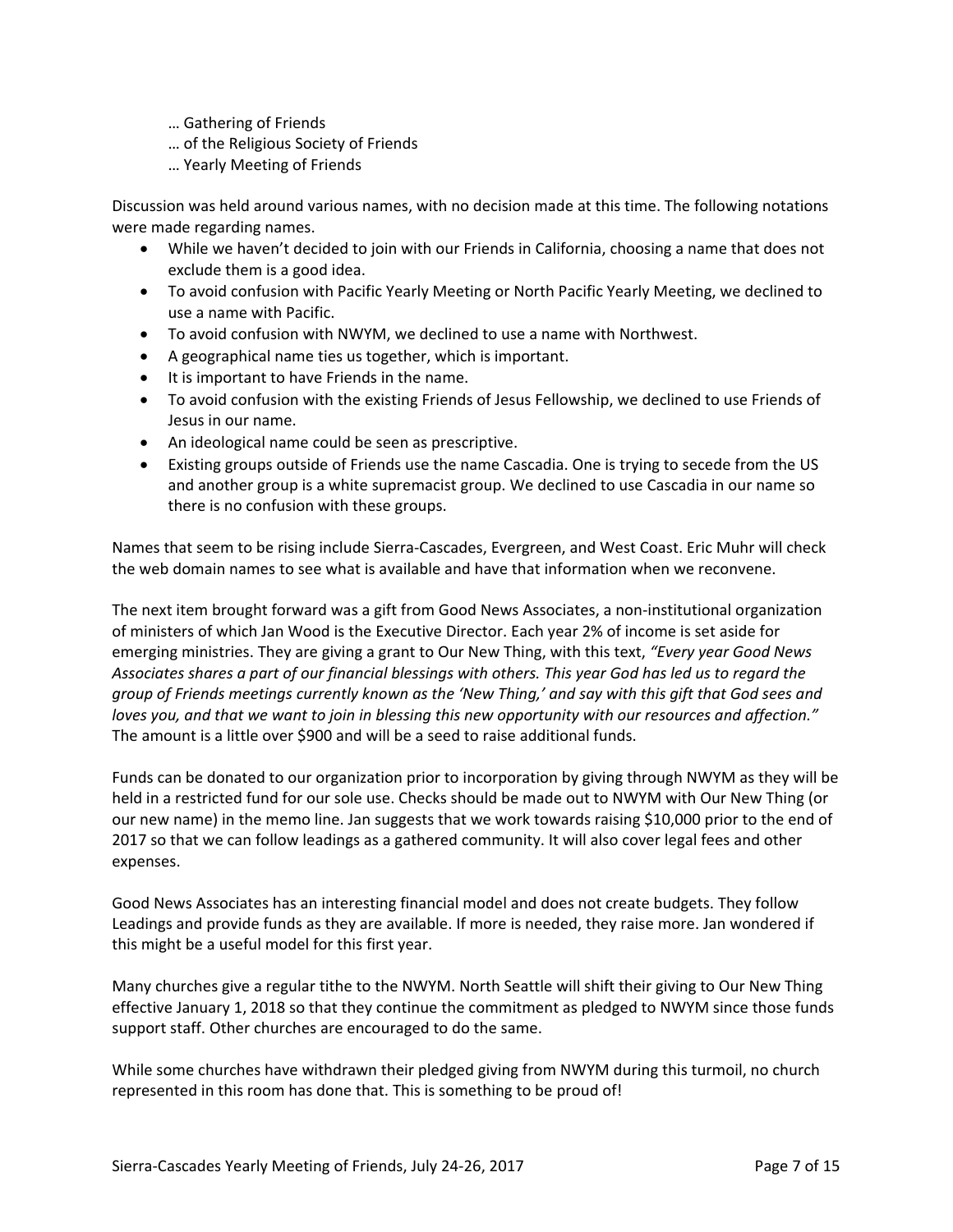1:00 pm – As we gathered back, we again leaned in to singing a single note as experiential unity.

Pat Matthews read a prayer by her partner, Carol Bosworth.

*From my hermitage, to Friends at Newberg in the New Yearly Meeting—* 

*"Lord, listen to your children praying,* 

*Lord, send your Spirit to this place,* 

*Lord, Listen to your people praying,* 

*Send us love, send us grace, send us peace…."* 

*LORD: Facing into this time of Not Knowing:* 

*—not knowing who we are, out here together,* 

*—not knowing how we hope to be, together,* 

*—not knowing how to love and heal each other, together,* 

*—not sure what you need us to do now, together,* 

*Help us learn what each of us hopes for, what we each need, what we can "give up for the Common Good and still have all we need", and how to listen to each other beyond our words, our journeys, our pain, our gifts…* 

*Help us work through this time of change, and help us be willing to be transformed into the people you are calling us to be.* 

*Friends: Though I serve my community as a hermit, praying and seeking, I am with you in this place of Not Knowing, of transformation, of moving our hearts into a new way of being people together. May it be so——Peace, Carol Bosworth* 

Rachel Hampton presented nominations for the new organization, with all terms lasting 1 year. Presence on a committee does not commit your church to being a part of Our New Thing. People can selfnominate for positions as we go through this report. It is intended that once we have completed today's work, our committees and working groups will be set so that they can begin their work without constantly regrouping to add new people.

Nominating Committee – These Friends were named to the Nominating Committee by their local churches at the request of the Interim Committee. Klamath Falls and Newberg Emerging were not represented on the committee, but are free to fill those open spots when they are ready. It is the intention that this committee will serve for the following year so that they can take care of needs as they emerge. West Hills will check their minute regarding the duration of their nominee on this committee.

|          | Rachel Hampton       | West Hills           | Clerk |
|----------|----------------------|----------------------|-------|
|          | <b>Carolyn Myers</b> | Camas                |       |
|          | Lynne Lakin          | Eugene               |       |
|          | Tom Stave, alt       | Eugene               |       |
|          |                      | Klamath Falls        |       |
|          |                      | Newberg Emerging     |       |
|          | Patty Federighi      | <b>North Seattle</b> |       |
|          |                      |                      |       |
| Officers |                      |                      |       |
|          |                      |                      |       |

| Co-Clerks              | <b>Cherice Bock</b> | North Valley     |
|------------------------|---------------------|------------------|
|                        | Eric Muhr           | Unaffiliated     |
| <b>Assistant Clerk</b> | Jon Kershner        | North Seattle    |
| Recording Clerk        | <b>Matt Staples</b> | Newberg Emerging |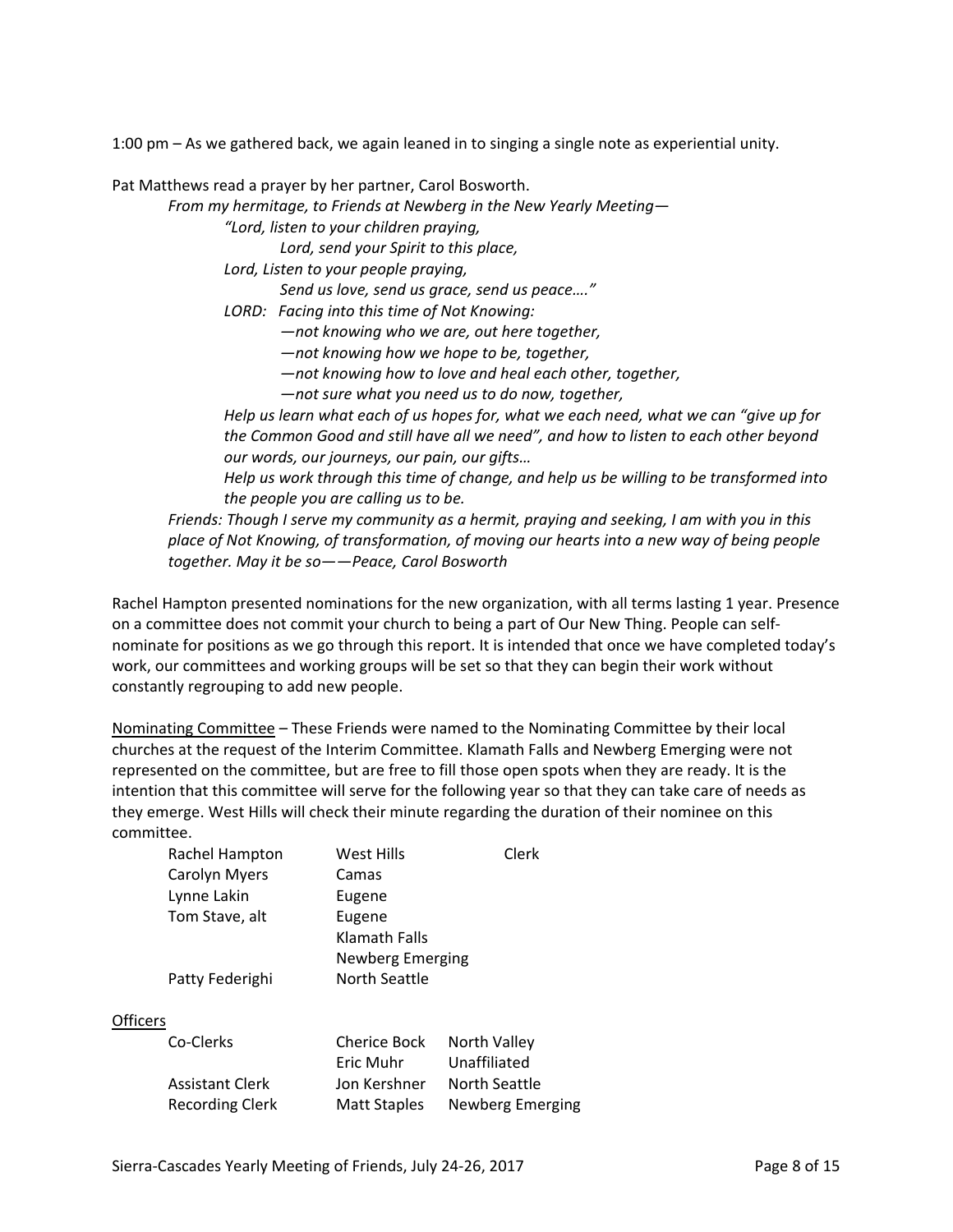## Treasurer Roger Watson Tigard and NWYM Director of Finance and Development **The officers were approved.**

All committees and work groups (listed below) are self-nominating. We do not have to approve them, but are accepting the reports as presented. No quota was placed on the groups. For the most part, each group will select their own clerk.

A concern was raised that groups are given responsibilities without clear guidelines about what they are to do, which creates problems later on when expectations are not met. Realizing that we are creating this as we go, we do not have those guidelines in place. Groups will identify this as a first step in their work. This information can be brought forward at the next gathering.

A caution was noted about self-nomination because it is hard for minorities and oppressed people to take this risk. In the future, it would be good for us to be willing to notice gifts in people and invite them to participate in various responsibilities.

Even though there are not persons from every church on committees, people desire that we inclusive in holding gatherings at those locations.

It is possible to have unofficial affinity groups that organize around a concern or need. The risk of folding a concern into another group or committee is that it may not get the attention that concern deserves.

In general committees will be closed at the end of this process. However, youth will be able to add themselves to these groups. In addition, those churches without representation on a committee may add persons.

#### Financial Committee

| Ked Dejmal            | Eugene                                                            |
|-----------------------|-------------------------------------------------------------------|
| Beth Oppenlander      | North Seattle                                                     |
| Karla Rice            | Eugene                                                            |
| Martin Arrigotti      | Community of In-Betweeners                                        |
| Treasurer, ex officio | Roger Watson, Tigard and NWYM Director of Finance and Development |

Spiritual Care Committee – A primary task is to work on healing. This would include healing for individuals wanting to affiliate with Our New Thing.

| Ruba Byrd            | West Hills              |
|----------------------|-------------------------|
| <b>Judy Maurer</b>   | Eugene                  |
| Becky Wood           | North Seattle           |
| Sue Scott            | Eugene                  |
| Jim Miller           | Camas                   |
| Martha Wood          | Reedwood                |
| Sarah Lawson         | North Valley/Hillsboro  |
| Lynn Holt            | North Valley            |
| Anna Scott-Hinkle    | Eugene                  |
| Pat Matthews         | West Hills              |
| <b>Starr Reardon</b> | Southeast Idaho Friends |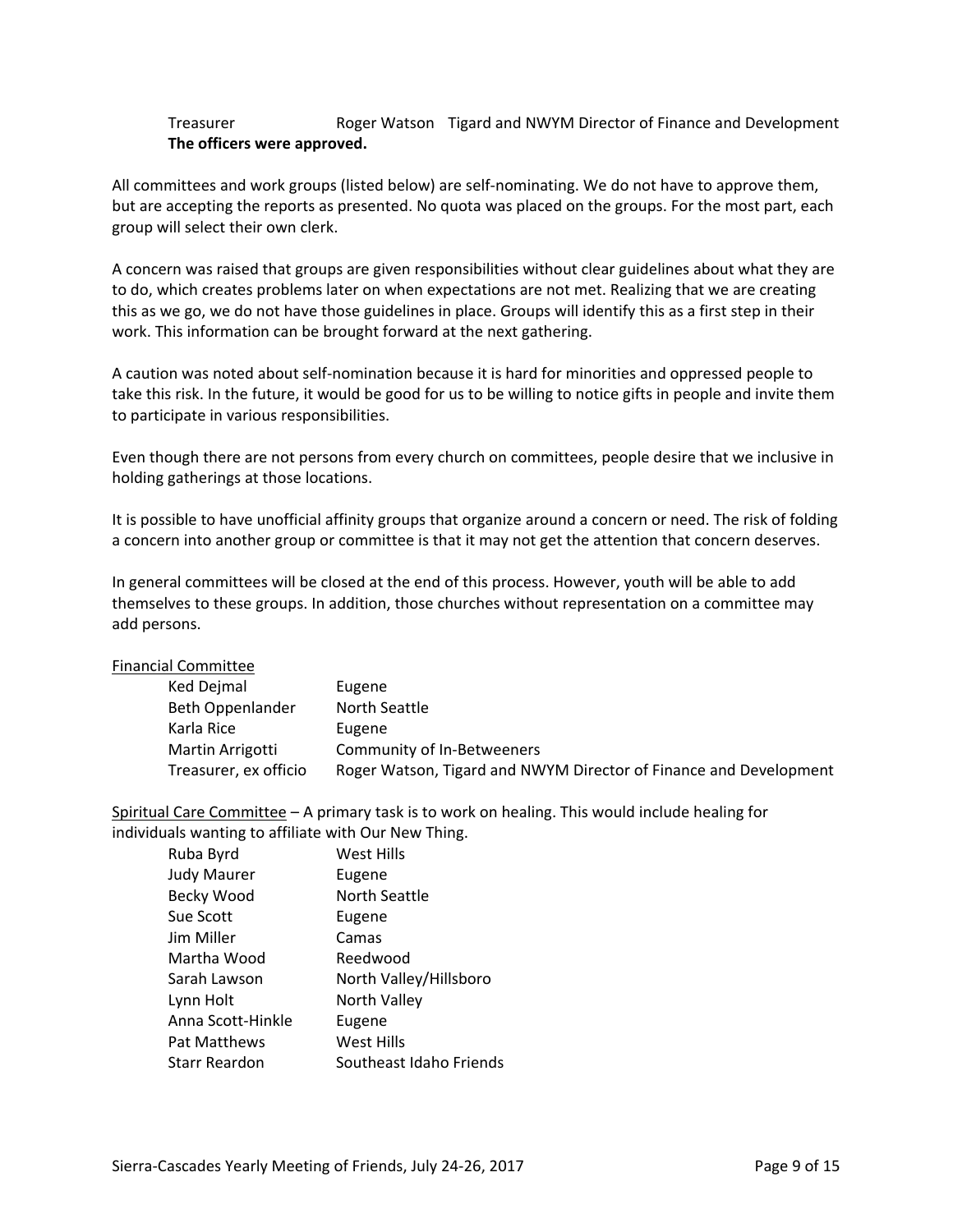Coordinating Committee – This group is named a Coordinating Committee since they will be coordinating things for Our New Thing. This name was chosen to differentiate from the current Interim Committee, although they will do similar work for the coming year. The name does not have the baggage of Steering Committee. Overlap from the Interim Committee includes Cecilie Hudson, Joann Boswell, and Helen May. The Interim Committee originally proposed that there be one slot for each church to name a person, plus possibility of 5 additional persons.

| Helen May       | Camas                             |
|-----------------|-----------------------------------|
| Chuck Fairchild | Eugene                            |
|                 | <b>Klamath Falls</b>              |
|                 | <b>Newberg Emerging</b>           |
| Cecilie Hudson  | North Seattle                     |
| Dorothy Day     | West Hills                        |
| Joann Boswell   | Camas                             |
| Terri Beardsley | West Hills                        |
| John Price      | Eugene                            |
| Cassie Hwa      | Eugene/Community of In-Betweeners |

Prayer Team - This group is on the level of a committee as it is so important to have prayer undergirding Our New Thing.

| Klamath Falls    |
|------------------|
| North Seattle    |
| North Seattle    |
| Klamath Falls    |
| Eugene           |
| Eugene           |
| Camas            |
| Silverton        |
| West Hills       |
| Newberg Emerging |
|                  |

Bylaws and Faith & Practice – It was recommended that Marie Matsen clerk this working group. She has been working with Rich Brown, Attorney and has significant experience with organizations.

| Marie Matsen           | Eugene                     | Clerk |
|------------------------|----------------------------|-------|
| Jedidiah Carosaari     | North Seattle              |       |
| <b>Judy Maurer</b>     | Eugene                     |       |
| Courtney Bither        | Unaffiliated               |       |
| Elizabeth Price        | Eugene                     |       |
| Amelia 'Mia' Culp      | Community of In-Betweeners |       |
| Julie Peyton           | West Hills                 |       |
| Helen May              | Camas                      |       |
| Krissi Carson          | Hillsboro                  |       |
| <b>Ron Myers</b>       | Camas                      |       |
| Anna Baker             | North Valley               |       |
| <b>Heather Tricola</b> | Camas                      |       |
| Sarah Katreen Hoggatt  | Unaffiliated               |       |
| Jade Souza             | Reedwood                   |       |
| Bernie Bosnjak         | Hillsboro                  |       |
| Nick Beardsley         | West Hills                 |       |
|                        |                            |       |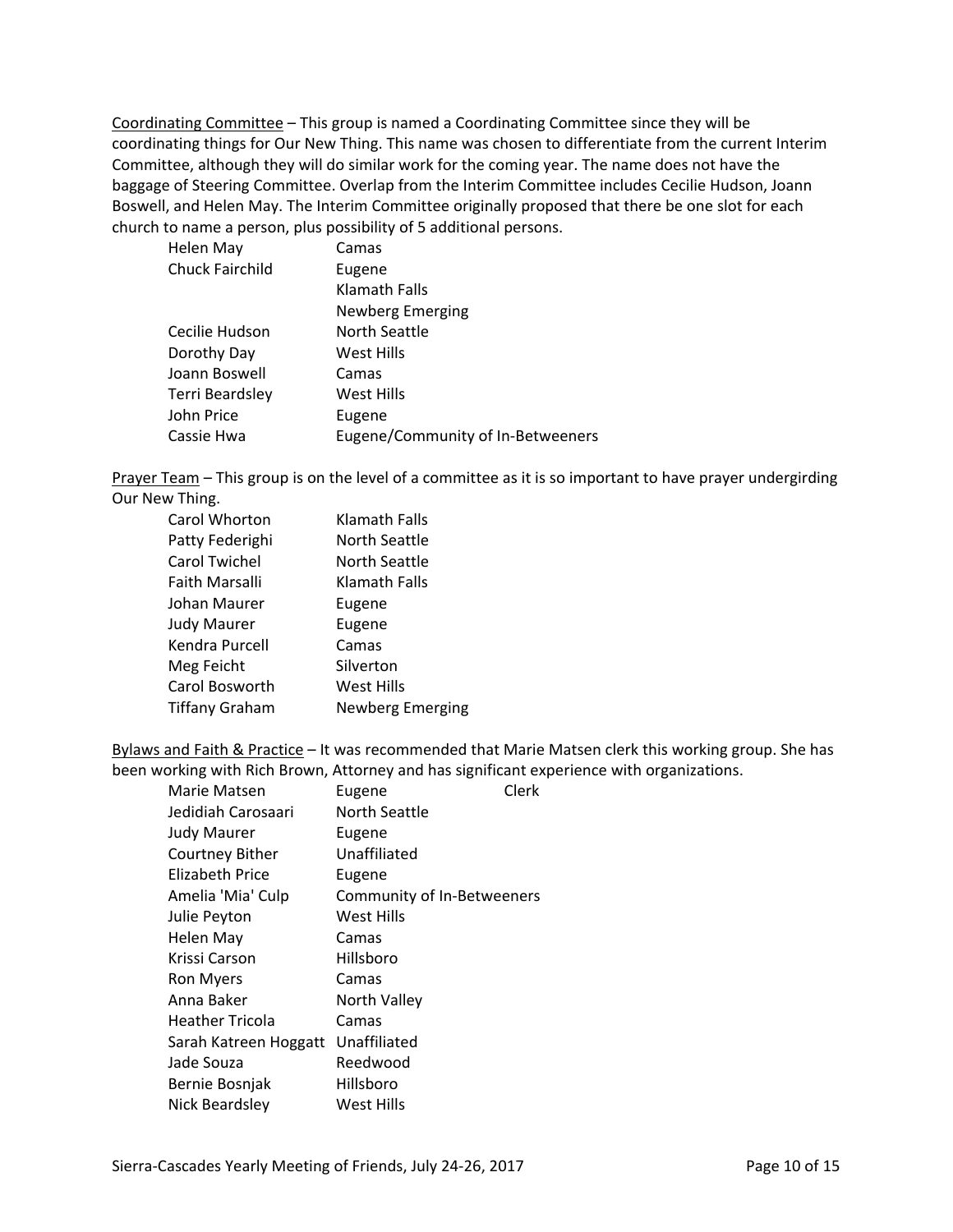People Work – This group will gather people that are not in a church which is leaving NWYM. This can be unaffiliated people or people who are in a church which is not affiliated with Our New Thing.

| Sue Scott      | Eugene           |
|----------------|------------------|
| Norma Silliman | Camas            |
| Mary Mahoney   | Camas            |
| Zach Maurer    | Newberg Emerging |
| Diane Beebe    | West Hills       |

#### Quarterly Gatherings

| Norma Silliman         | Camas                |
|------------------------|----------------------|
| <b>Chris Durost</b>    | <b>West Hills</b>    |
| Rachel Hampton         | West Hills           |
| <b>Terri Beardsley</b> | West Hills           |
| Vicki Stave            | Eugene               |
| Erika Craig            | <b>North Seattle</b> |

Equity and Inclusion – This committee was added from the floor for insight into inclusion of people.

| A.J. Mendoza        | West Hills                        |
|---------------------|-----------------------------------|
| Dove John           | North Seattle                     |
| Kendall Townsend    | North Valley                      |
| <b>Chris Durost</b> | West Hills                        |
| Erika Craig         | North Seattle                     |
| Courtney Bither     | Unaffiliated                      |
| Carrie Hutchinson   | Reedwood                          |
| Cassie Hwa          | Eugene/Community of In-Betweeners |

Youth – Learning that the youth decided not to split from NWYM, there is concern that we form a space to come around them. This group should include youth, not just adults who care about youth. Clyde Parker from Eugene continues to hold his spot on the NWYM Youth and Young Adult board so that working across the divide continues. The following names will work with the youth and our co-clerks to define this process going forward.

| Jennifer Hanziel      | North Valley, currently living in Gig Harbor, WA |
|-----------------------|--------------------------------------------------|
| <b>Tracy Wilson</b>   | Silverton                                        |
| <b>Forest Cammack</b> | Tigard                                           |
| Lisby Curtis Gemeroy  | Newberg Emerging                                 |
| Vicki Stave           | Eugene                                           |

Carrie Hutchinson read the youth epistle, which was presented to NWYM in their session earlier today. July 25, 2017

Greetings Friends,

Peace to you from the youth of what has historically been known as the Northwest Yearly Meeting.

In light of recent events, we would like to share with you our reactions, our hopes, and our visions for moving forward. The youth have a strong calling to re-center and focus our eyes,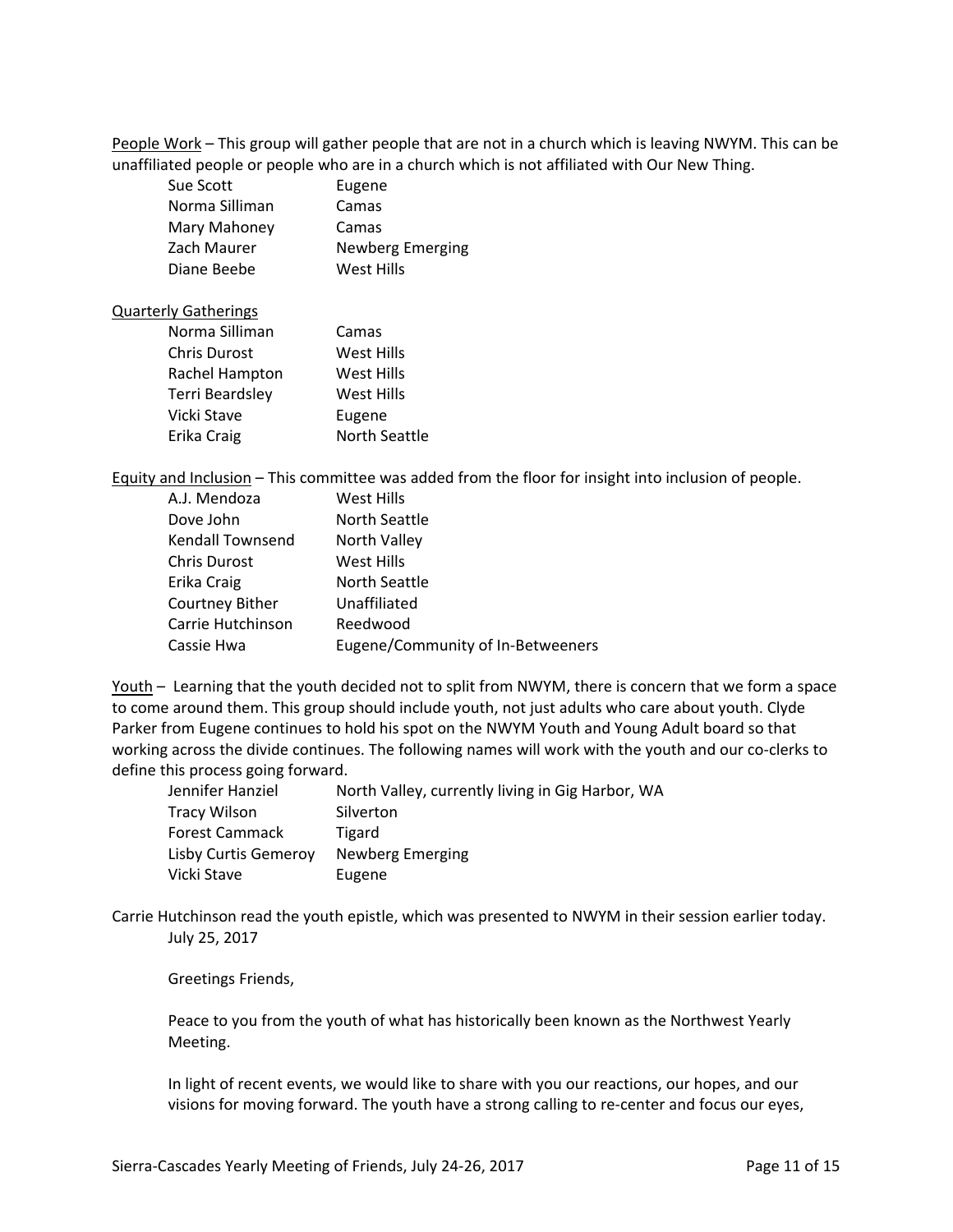hearts, and minds on God. This week a theme in our discussions and discernment is that we want to continuously ignite a passion for Christ, especially during this difficult time. Throughout the years the youth have become a unified group, and we desire to stay together through this restructuring process. As we have done business together this week, we have felt that God is not finished working through us and hope to continue to be faithful to God's call to us as a community. Needless to say, these past several years have been difficult. Youth from all perspectives are hurting. Even as we give ourselves the time to grieve, through seeking God we have found peace and hope in communion together this week.

We would like to express our gratitude for the invitations from both the New Thing and the NWYM to join their business meetings during this week's sessions. We also want to express deep appreciation for the opportunity to be involved in the creation of the New Thing, including the invitation to be part of its boards.

Due to the restructure occurring, we have temporarily suspended the usual nomination of officers and discerningly created a new council of youth to support us during this time of transition. Four individuals were approved by the body: Alandra Thomas (Newberg Emerging Friends), Conard Harrison (Entiat Friends), Katia Reid (Sherwood Friends), and Maranda Paz (Meridian Friends). This council is designed with the hope of working with the Board of Youth and Young Adults and the youth coordinators in organizing youth events across the NWYM and the New Thing.

During our business sessions this week, we discussed that a possible way to continue Quaker business and discernment training could be through an annual meeting of youth at a time different than the annual sessions of the New Thing and the NWYM. This will allow the youth to participate in the business of the broader organizations without losing the unified community we have become. We also discussed that various camps and Quaker events have been incredibly important for both our spiritual lives and growing as a unified body. Events we appreciate include: YCEW, summer camps and leadership programs, Bible Quizzing, Samuel School, Youth Volleyball, and Midwinter, etc. We want and are prepared to be involved in the planning of these events so that they remain a part of both organizations so every youth has a chance to participate.

Once again, we express our sincere gratitude to the larger Yearly Meeting for allowing us the opportunity to share with you.

Blessings to you all. Gwen Thomas, Assistant Clerk, and the youth of NWYM 2017.

In response to the youth epistle, Friends united around a response which was **approved** and sent to the youth while they are still gathered in meetings this week.

We received your epistle with joy and gratitude, while also sharing in your grief caused by the division of the NWYM. Hearing Christ speak through your call and leadership, we are humbled that you have done what we could not do. We commit to following your lead in making this a reality for the youth to stay connected. We recognize that many of you were not able to attend our meetings as much as you would have liked this week. As a meeting, we would like to make it clear that all of our committees will hold openings for youth until our next quarterly meeting.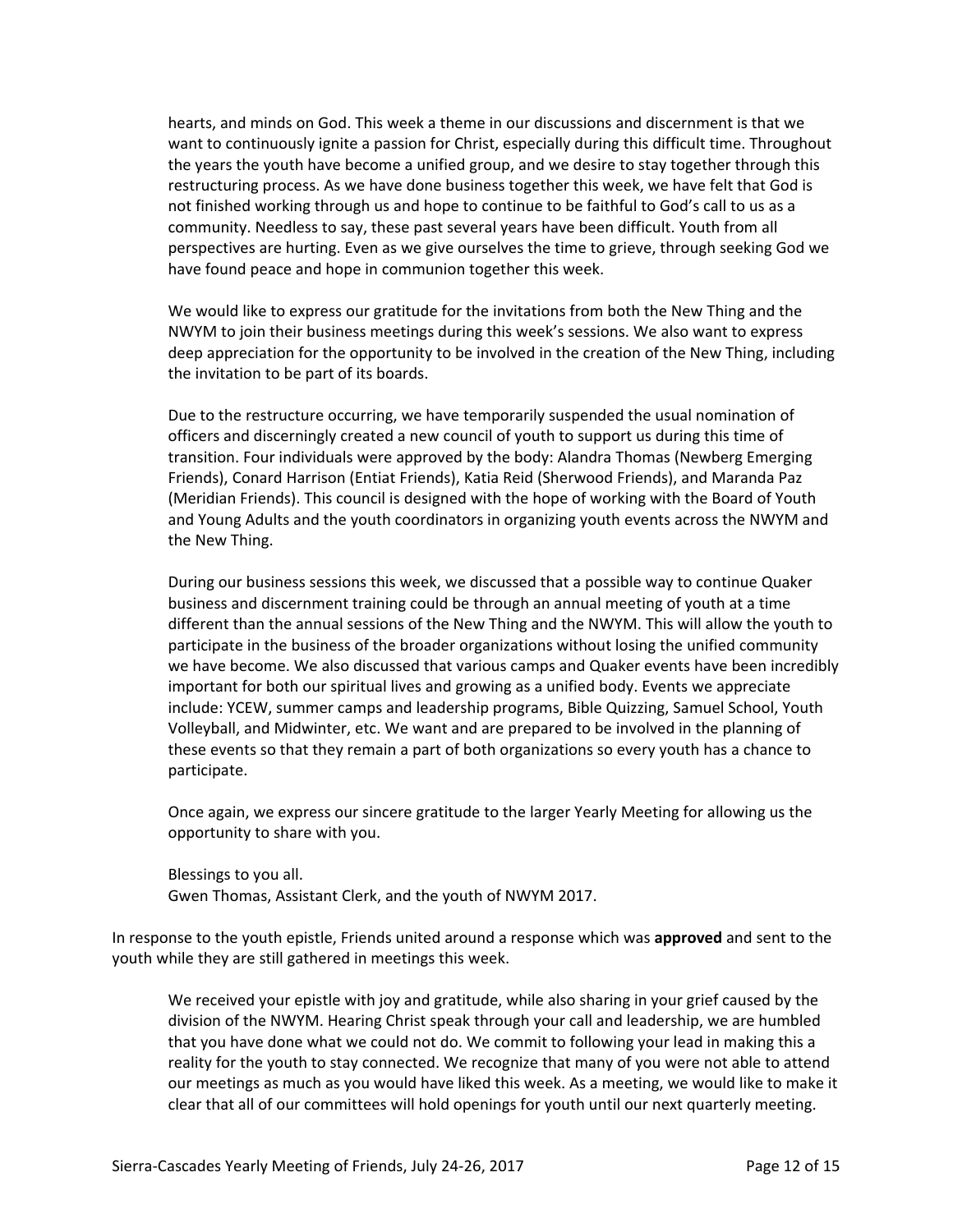We have created a group of individuals who are committed to walking with you and who are available for you to coordinate with. You are free to contact any of these members at any time: Jennifer Hanziel, North Valley, currently living in Gig Harbor, WA - j.hanziel20@gmail.com Tracy Wilson, Silverton – tracy.virginia.wilson@gmail.com Forest Cammack, Tigard – forrest.commack@gmail.com Lisby Curtis Gemeroy, Newberg Emerging – lisbypenelope@gmail.com Vicki Stave, Eugene – vstave@hotmail.com

Sincerely, Sierra-Cascades Yearly Meeting of Friends Lemmons 8, George Fox University Campus, Newberg, OR Wednesday, July 26, 2017

People broke out into committee groups to begin organizing their groups and defining the next steps in their process.

4:00 pm – As we gathered back, we began reconsidering the name for Our New Thing. **Sierra-Cascades Yearly Meeting of Friends rose as the preferred name and was approved.** 

It was noted that we have done more than pick a name. We picked a statement: We are here and ready to do business. Chuck Fairchild noted that the watershed for the Sierra-Cascades is far reaching, even including Idaho and Nevada in addition to Washington, Oregon, and California.

SCYM already exists as South Central Yearly Meeting so it will be important to add the F to our acronym, making us SCYMF.

The Quarterly Gathering group announced the next date for a Quarterly Gathering on October 7 at Eugene Friends, meeting from 10 am through dinner. In addition to fellowship and business items, it would be good to include some educational information, play, and worship. **Approved.**

The Epistle Committee presented our first epistle from the Sierra-Cascades Yearly Meeting of Friends. The Epistle Committee and Clerks were given permission to do the final edits, with the intention that this be made public on Thursday. The final epistle which was sent out, reads as follows. **Approved.** 

26 July 2017

Isaiah 43:19a: I'm about to do a new thing; now it springs forth, do you not perceive it?

To All Friends Everywhere:

Earlier this year the leadership of Northwest Yearly Meeting decided that the best way forward was to split off a new Yearly Meeting for those local meetings who could not align with the current Northwest Yearly Meeting Faith & Practice statement on human sexuality. Local meetings who had written minutes or statements affirming same-sex relationships were given no option; any other local meeting could choose to join with those first four (West Hills Friends, Camas Friends, Eugene Friends, Klamath Falls Friends) or could go independent. The legal separation deadline, set by the Administrative Council, is June 30, 2018.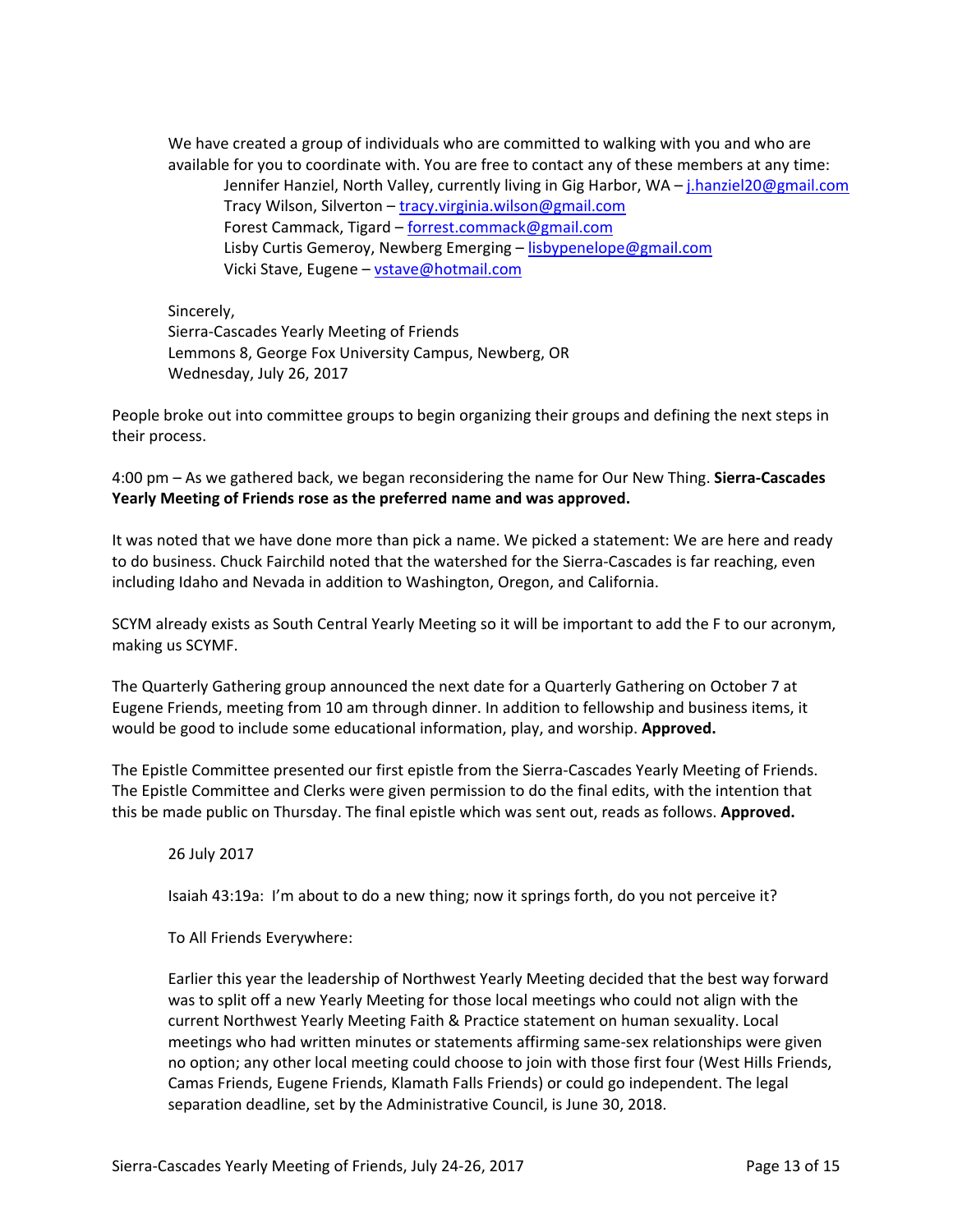During this, our last annual sessions as an entire meeting, the departing local meetings and several interested individuals met in parallel business sessions to begin our work. Did we feel led to form a new yearly meeting or association? How will we begin? How will we know if we want to be a part if we don't know what it is?

It has been difficult. We need to make clear our desire to be radically inclusive, as Jesus was, without falling into the same exclusionary trap that caught Northwest Yearly Meeting.

We used small worship sharing groups to get to know one another. We listened deeply to a panel of four LGBTQ+ Friends who spoke movingly of their experiences in faith communities through their lives. We began to form committees to help us with our work, determined to make any new structure or work open and inviting to marginalized people, especially from sexual minorities, but also aware of racial, economic, and cultural minorities.

In an earlier informal meeting last spring, the gathered Friends stated their intent to be inclusive, acknowledging that Northwest Yearly Meeting had not been so in the past. This week we approved the following statement:

"We are led by the Spirit to commit ourselves to recognizing the full participation of LGBTQ+ people in all aspects of the life of the new yearly meeting."

We also were clear that we did want to move forward as a Quaker, Christ-centered yearly meeting. To that end we have approved the following Friends to serve:

Co-presiding Clerks: Cherice Bock and Eric Muhr Assistant Clerk: Jon Kershner Recording Clerk: Matthew Staples Contact us at: clerks@scymf.org Website under construction: scymfriends.org

And we found our name: we are the Sierra-Cascades Yearly Meeting of Friends.

We covet your prayers, your support, and your visits if you feel so led.

In the name of the One who makes all things new, and on behalf of those Friends gathered today (both in body and in spirit),

Jan Wood Acting Clerk

Epistle Committee: James Hibbs, Julie Peyton, Tom Stave

A request was made that people submit suggestions for a logo design.

Julie Peyton is traveling with Friends World Committee for Consultation (FWCC) Traveling Ministry Corps, going to Jamaica Yearly Meeting in August. We will send Julie with a traveling minute, which will be written by our clerks. **Approved.**